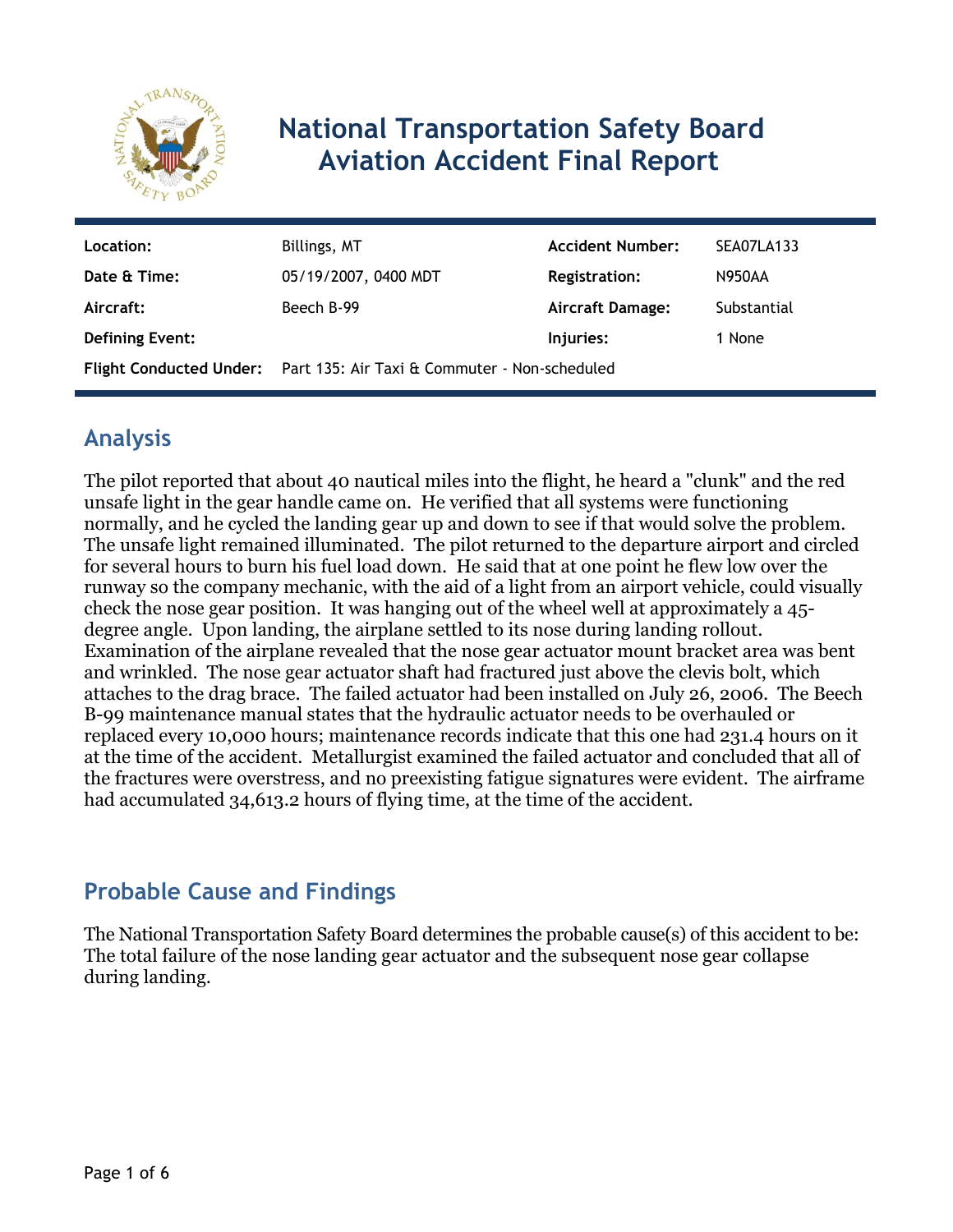### **Findings**

Occurrence #1: AIRFRAME/COMPONENT/SYSTEM FAILURE/MALFUNCTION Phase of Operation: CRUISE - NORMAL

Findings 1. (C) HYDRAULIC SYSTEM,ACTUATOR - FAILURE,TOTAL ----------

Occurrence #2: NOSE GEAR COLLAPSED Phase of Operation: LANDING - ROLL

Findings 2. TERRAIN CONDITION - RUNWAY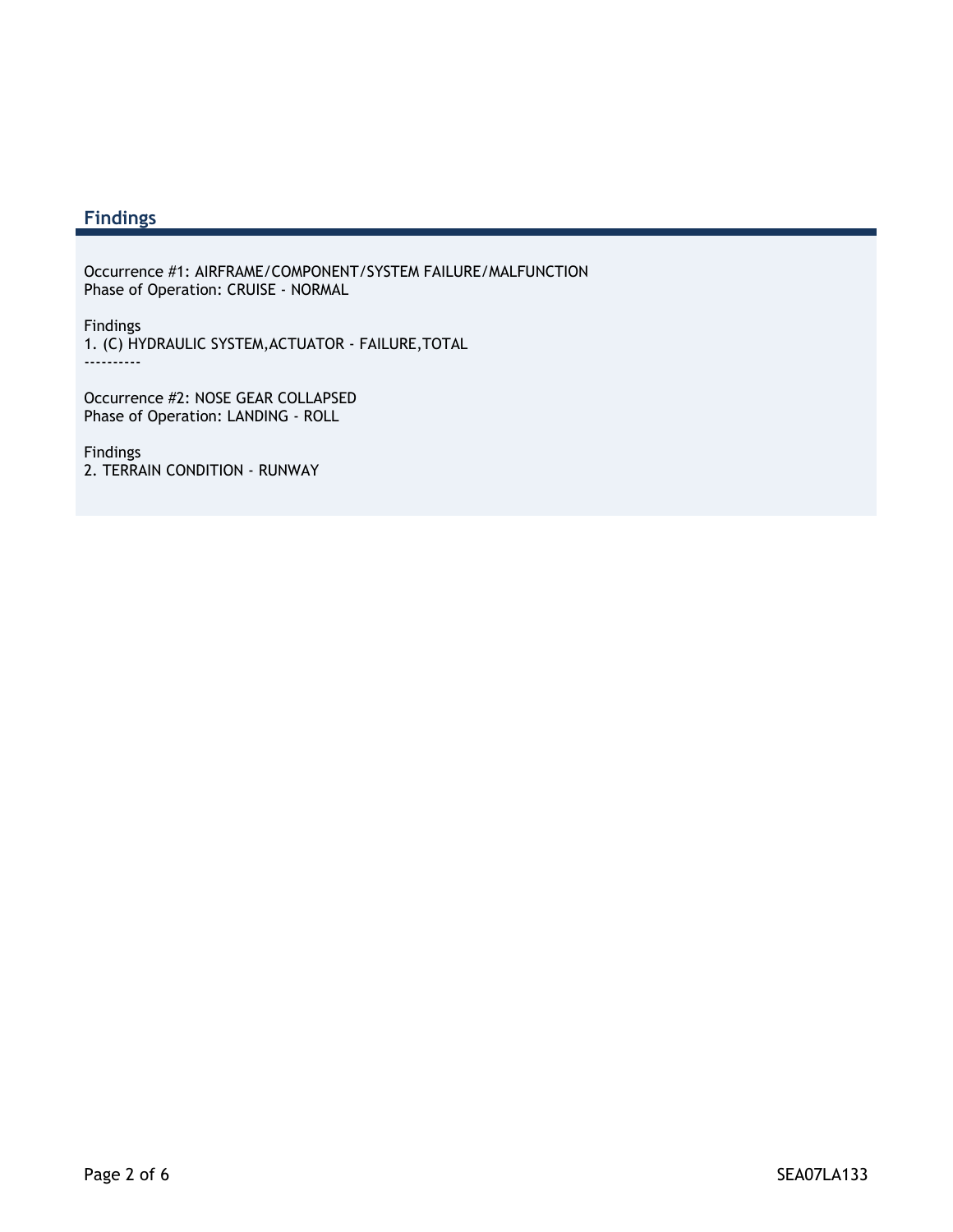### **Factual Information**

On May 19, 2007, at 0400 mountain daylight time, a Beech B-99, N950AA, was substantially damaged when the nose wheel landing gear collapsed during landing roll at Billings Logan International Airport (BIL), Billings, Montana. The airline transport pilot, the sole occupant in the airplane, was not injured. Alpine Aviation Inc., Provo, Utah, was operating the airplane under Title 14 CFR Part 135. Night visual meteorological conditions prevailed for the crosscountry flight, which had originated at 0100. The pilot was flying on an activated instrument flight rules (IFR) flight plan, which had an intended destination of Kalispell, Montana.

The pilot said that he had departed from Billings, Montana, and had climbed to 12,000 feet. About 40 nautical miles northwest of Billings, he heard a "clunk" and the red unsafe light in the gear handle came on. He verified that all systems were functioning normally, and he cycled the landing gear up and down to see if that would solve the problem. The unsafe light remained illuminated. The pilot returned to Billings and circled for several hours to burn his fuel load down. He said that at one point he flew low over the runway so the company mechanic, with the aid of a light from an airport vehicle, could visually check the nose gear position. It was hanging out of the wheel well at approximately a 45-degree angle. Upon landing at Billings, the airplane settled to its nose during landing rollout.

Examination of the airplane by an FAA inspector revealed that the nose gear actuator mount bracket area was bent and wrinkled. The nose gear actuator shaft had fractured just above the clevis bolt, which attaches to the drag brace. The failed actuator had been installed on July 26, 2006. The Beech B-99 maintenance manual states that the hydraulic actuator needs to be overhauled or replaced every 10,000 hours; maintenance records indicate that this one had 231.4 hours on it at the time of the accident. Metallurgists from both the National Transportation Safety Board and Hawker Beechcraft Corporation examined the failed actuator. Both concluded that all of the fractures were overstress, and no preexisting fatigue signatures were evident.

The airframe had accumulated 34,613.2 hours of flying time at the time of the accident.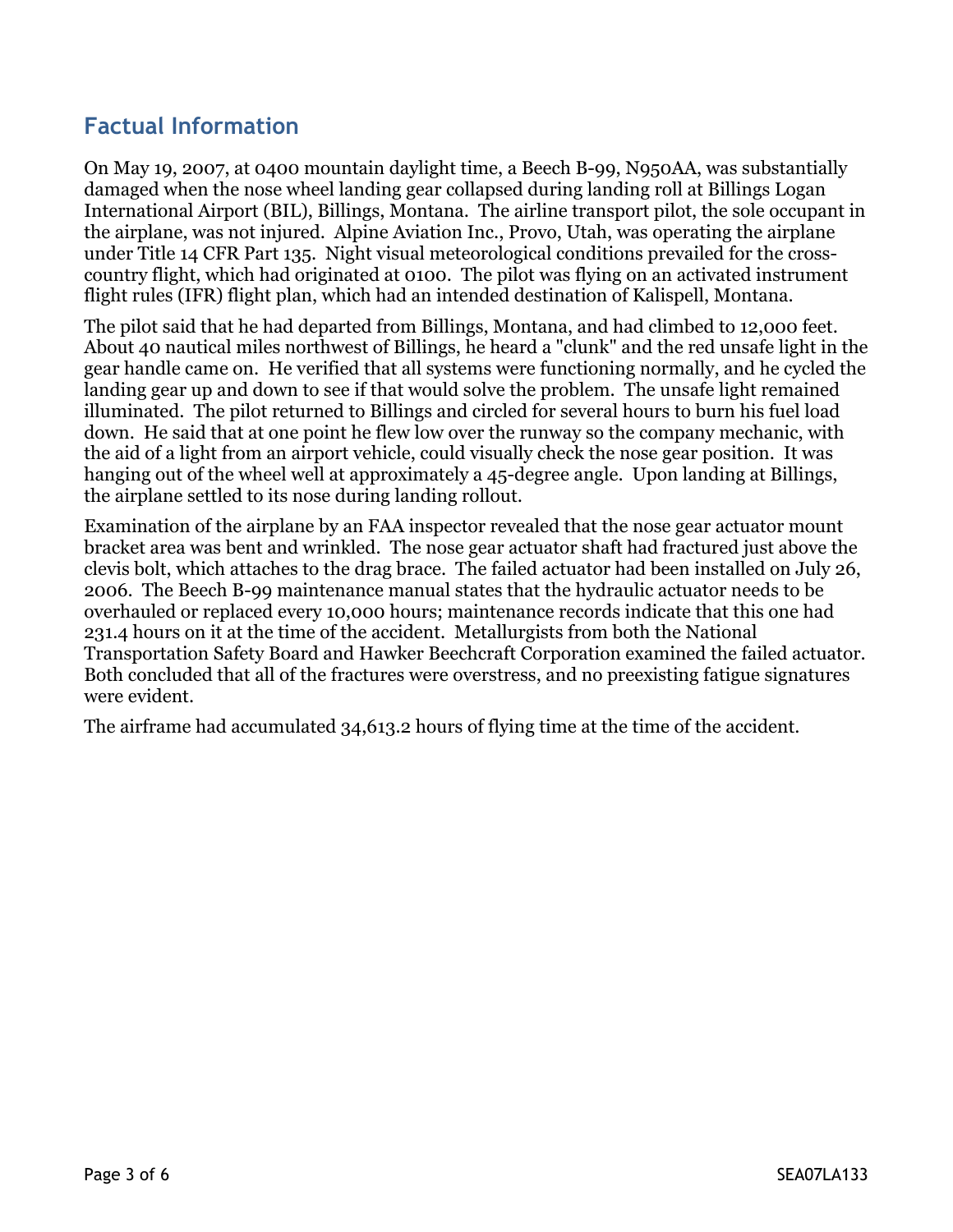#### **Pilot Information**

| Certificate:                     | Airline Transport; Flight Instructor                                                                                                                                                                                                                 | Age:                              | 51, Male                      |
|----------------------------------|------------------------------------------------------------------------------------------------------------------------------------------------------------------------------------------------------------------------------------------------------|-----------------------------------|-------------------------------|
| Airplane Rating(s):              | Multi-engine Land; Single-engine<br>Land                                                                                                                                                                                                             | Seat Occupied:                    | Left                          |
| <b>Other Aircraft Rating(s):</b> | None                                                                                                                                                                                                                                                 | <b>Restraint Used:</b>            | Seatbelt, Shoulder<br>harness |
| Instrument Rating(s):            | Airplane                                                                                                                                                                                                                                             | <b>Second Pilot Present:</b>      | No                            |
| Instructor Rating(s):            | Airplane Single-engine; Instrument<br>Airplane                                                                                                                                                                                                       | <b>Toxicology Performed:</b>      | No.                           |
| <b>Medical Certification:</b>    | Class 1 With Waivers/Limitations                                                                                                                                                                                                                     | <b>Last Medical Exam:</b>         | 06/01/2006                    |
| <b>Occupational Pilot:</b>       |                                                                                                                                                                                                                                                      | Last Flight Review or Equivalent: | 03/01/2007                    |
| <b>Flight Time:</b>              | 11360 hours (Total, all aircraft), 2490 hours (Total, this make and model), 11053 hours (Pilot In<br>Command, all aircraft), 240 hours (Last 90 days, all aircraft), 79 hours (Last 30 days, all<br>aircraft), 7 hours (Last 24 hours, all aircraft) |                                   |                               |

# **Aircraft and Owner/Operator Information**

| Aircraft Manufacturer:            | Beech                    | <b>Registration:</b>                  | <b>N950AA</b>   |
|-----------------------------------|--------------------------|---------------------------------------|-----------------|
| Model/Series:                     | $B-99$                   | <b>Aircraft Category:</b>             | Airplane        |
| Year of Manufacture:              |                          | <b>Amateur Built:</b>                 | No.             |
| Airworthiness Certificate:        | Normal                   | Serial Number:                        | $U - 159$       |
| <b>Landing Gear Type:</b>         | Retractable - Tricycle   | Seats:                                | $\overline{2}$  |
| Date/Type of Last Inspection:     | 04/01/2007, AAIP         | <b>Certified Max Gross Wt.:</b>       | 10900 lbs       |
| Time Since Last Inspection:       | 130 Hours                | Engines:                              | 2 Turbo Prop    |
| Airframe Total Time:              | 34613 Hours              | <b>Engine Manufacturer:</b>           | Pratt & Whitney |
| ELT:                              | Installed, not activated | <b>Engine Model/Series:</b>           | PT-6A           |
| <b>Registered Owner:</b>          | Alpine Aviation Inc.     | <b>Rated Power:</b>                   | 680 hp          |
| Operator:                         | Alpine Aviation Inc.     | Air Carrier Operating<br>Certificate: | None            |
| <b>Operator Does Business As:</b> | Alpine Air               | <b>Operator Designator Code:</b>      |                 |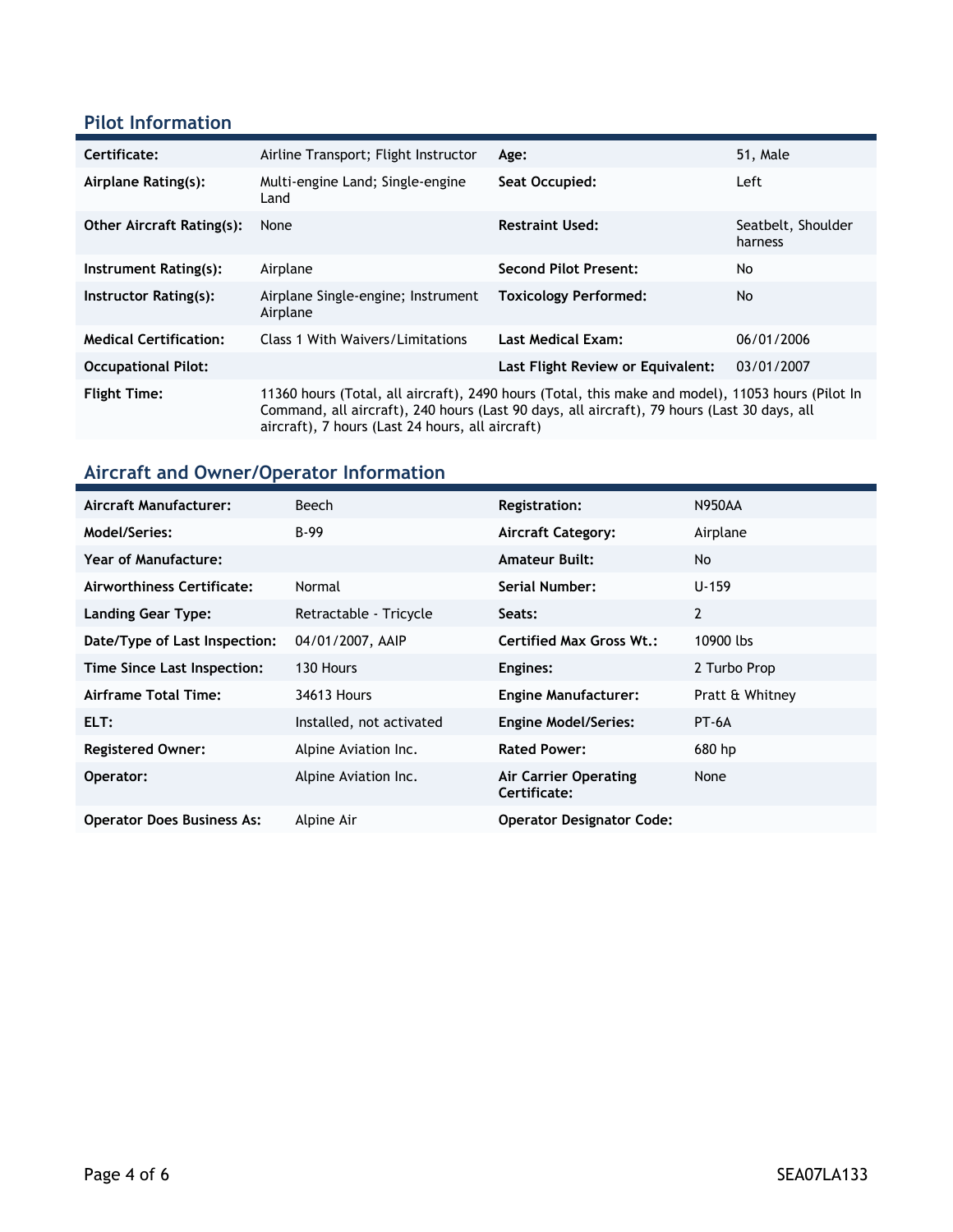### **Meteorological Information and Flight Plan**

| <b>Conditions at Accident Site:</b>     | <b>Visual Conditions</b>         | <b>Condition of Light:</b>    | Night                          |
|-----------------------------------------|----------------------------------|-------------------------------|--------------------------------|
| <b>Observation Facility, Elevation:</b> | BIL, 3652 ft msl                 | <b>Observation Time:</b>      | 0353 MDT                       |
| Distance from Accident Site:            |                                  | Direction from Accident Site: |                                |
| <b>Lowest Cloud Condition:</b>          | Clear                            | <b>Temperature/Dew Point:</b> | 12 $\degree$ C / 8 $\degree$ C |
| Lowest Ceiling:                         | None                             | Visibility                    | 10 Miles                       |
| Wind Speed/Gusts, Direction:            | 5 knots, 20°                     | Visibility (RVR):             |                                |
| <b>Altimeter Setting:</b>               | 29.99 inches Hg                  | Visibility (RVV):             |                                |
| <b>Precipitation and Obscuration:</b>   | No Obscuration; No Precipitation |                               |                                |
| <b>Departure Point:</b>                 | Billings, MT (BIL)               | Type of Flight Plan Filed:    | <b>IFR</b>                     |
| Destination:                            | Kalispell, MT (GPI)              | <b>Type of Clearance:</b>     | <b>IFR</b>                     |
| <b>Departure Time:</b>                  | 0100 MDT                         | Type of Airspace:             |                                |

### **Airport Information**

| Airport:                  | Billings Logan Intern Arpt (BIL) | <b>Runway Surface Type:</b>      | Asphalt   |
|---------------------------|----------------------------------|----------------------------------|-----------|
| <b>Airport Elevation:</b> | 3652 ft                          | <b>Runway Surface Condition:</b> | Drv       |
| Runway Used:              | 10L                              | IFR Approach:                    | None      |
| Runway Length/Width:      | 10518 ft / 150 ft                | <b>VFR Approach/Landing:</b>     | Full Stop |

### **Wreckage and Impact Information**

| Crew Injuries:          | 1 None | Aircraft Damage:           | Substantial            |
|-------------------------|--------|----------------------------|------------------------|
| Passenger Injuries:     | N/A    | <b>Aircraft Fire:</b>      | None                   |
| <b>Ground Injuries:</b> | N/A    | <b>Aircraft Explosion:</b> | None                   |
| Total Injuries:         | 1 None | Latitude, Longitude:       | 45.807778, -108.542778 |

#### **Administrative Information**

| Investigator In Charge (IIC):            | James F Struhsaker                                                                                                                                                                                                                                                                                                                                 | <b>Adopted Date:</b> | 02/28/2008 |
|------------------------------------------|----------------------------------------------------------------------------------------------------------------------------------------------------------------------------------------------------------------------------------------------------------------------------------------------------------------------------------------------------|----------------------|------------|
| <b>Additional Participating Persons:</b> | Rick Koffman; FAA FSDO; Helena, MT                                                                                                                                                                                                                                                                                                                 |                      |            |
| <b>Publish Date:</b>                     |                                                                                                                                                                                                                                                                                                                                                    |                      |            |
| <b>Investigation Docket:</b>             | NTSB accident and incident dockets serve as permanent archival information for the NTSB's<br>investigations. Dockets released prior to June 1, 2009 are publicly available from the NTSB's<br>Record Management Division at pubing@ntsb.gov, or at 800-877-6799. Dockets released after<br>this date are available at http://dms.ntsb.gov/pubdms/. |                      |            |